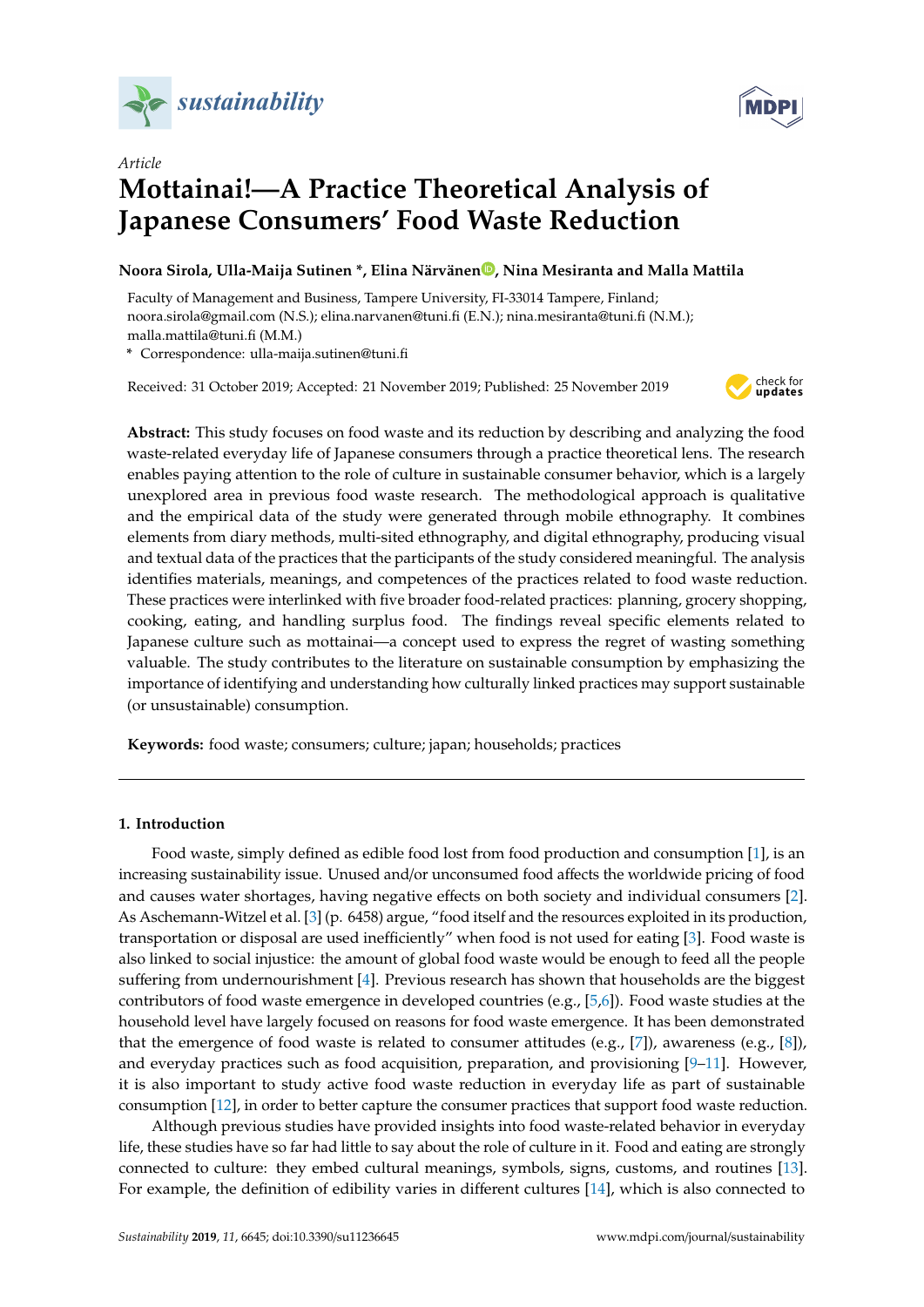the perceptions of what constitutes food waste [\[15\]](#page-10-13). In addition, many food waste studies have been conducted in Western cultural contexts, thus neglecting other cultures such as Asia (for a few exceptions, see e.g., [\[16,](#page-10-14)[17\]](#page-10-15)). Therefore, approaching food waste and its reduction empirically from a cultural perspective provides a novel understanding about the issue [\[6\]](#page-10-5).

Japan as a cultural context offers an interesting avenue for this type of research. In Japan, almost half of food waste comes from households: yearly as much as 2,8 million tons of food [\[18\]](#page-10-16), thus following similar findings from European countries. More interestingly, however, the Japanese consumption culture features dimensions that can be seen as directly related to causing food waste, such as high quality expectations and aesthetics of food [\[19\]](#page-10-17). Even though Japan is a significant economy in financial terms, only a few studies in the field of consumer behavior have focused on Japanese consumers [\[20\]](#page-10-18).

The purpose of the study is to better understand how Japanese consumers reduce their food waste in their everyday life. In order to meet the purpose, we adopt a practice theoretical lens to describe and analyze the food waste-related everyday lives of Japanese consumers. The research questions are as follows: (1) What are the key elements of Japanese consumers' food waste reduction practices? and (2) How do these practices appear as part of their food-related everyday life? Conducting a mobile ethnographic study, we identified materials, meanings, and competences [\[21\]](#page-11-0) related to reducing food waste in the everyday lives of 13 Japanese study participants. Our research is in line with earlier literature suggesting that understanding consumer-citizens, who can be regarded as forerunners of sustainability changes, requires an approach that embraces the social, cultural and institutional aspects steering consumers' everyday life [\[22\]](#page-11-1). This study offers an original contribution to studies on food waste reduction by emphasizing a cultural understanding of consumers' everyday life. This complements and broadens the theoretical view of how consumers reduce their food waste: not only as a conscious cognitive pursuit, but as a cultural practice. The findings contribute to the literature on sustainable consumption by highlighting the role of culture and practices in sustainable consumer behavior.

# **2. Theoretical Framework**

#### *2.1. Consumer Food Waste Reduction*

Although the majority of food waste research has put its emphasis on the emergence of food waste and reasons for it, there are also studies that have focused on consumer food waste reduction and related behavior. These studies have varied in their theoretical perspectives on consumer behavior and utilized different kinds of methodologies, both quantitative and qualitative.

The major stream of food waste reduction research has viewed the topic from psychological or cognitive perspective, focusing on themes such as attitudes, awareness, motivation, and intentions. Attitudes have been in the interest of several researchers aiming at understanding the consumer behavior related to food waste reduction (see e.g., [\[8,](#page-10-7)[23,](#page-11-2)[24\]](#page-11-3)). When it comes to awareness, Schmidt's [\[25\]](#page-11-4) study based on environmental psychology has proposed that both appropriate knowledge (awareness) and goal-setting support consumer's food waste reduction behavior. On the other hand, it has also been found that consumers are already rather well-aware of the consequences of food waste but still continue wasting food [\[23\]](#page-11-2). Researchers have also studied how to predict consumers' intentions to reduce household food waste [\[26\]](#page-11-5).

According to an alternative view, focusing solely on a psychological approach to consumer behavior and aspects taking place inside a consumer's mind is too short sighted when it comes to food waste reduction. From this perspective, researchers have put their focus on social, cultural, and material aspects of food waste reduction (e.g., [\[12](#page-10-10)[,27](#page-11-6)[–29\]](#page-11-7)). Previous research on food waste reduction has brought up the importance of dining practices; such as practicing thrift during mealtimes [\[27\]](#page-11-6), and sharing food in a social setting [\[30\]](#page-11-8). In addition to dining practices, Mattila et al. [\[29\]](#page-11-7) have introduced several time-related bundles of practices embedded in consumers' everyday life that are connected to the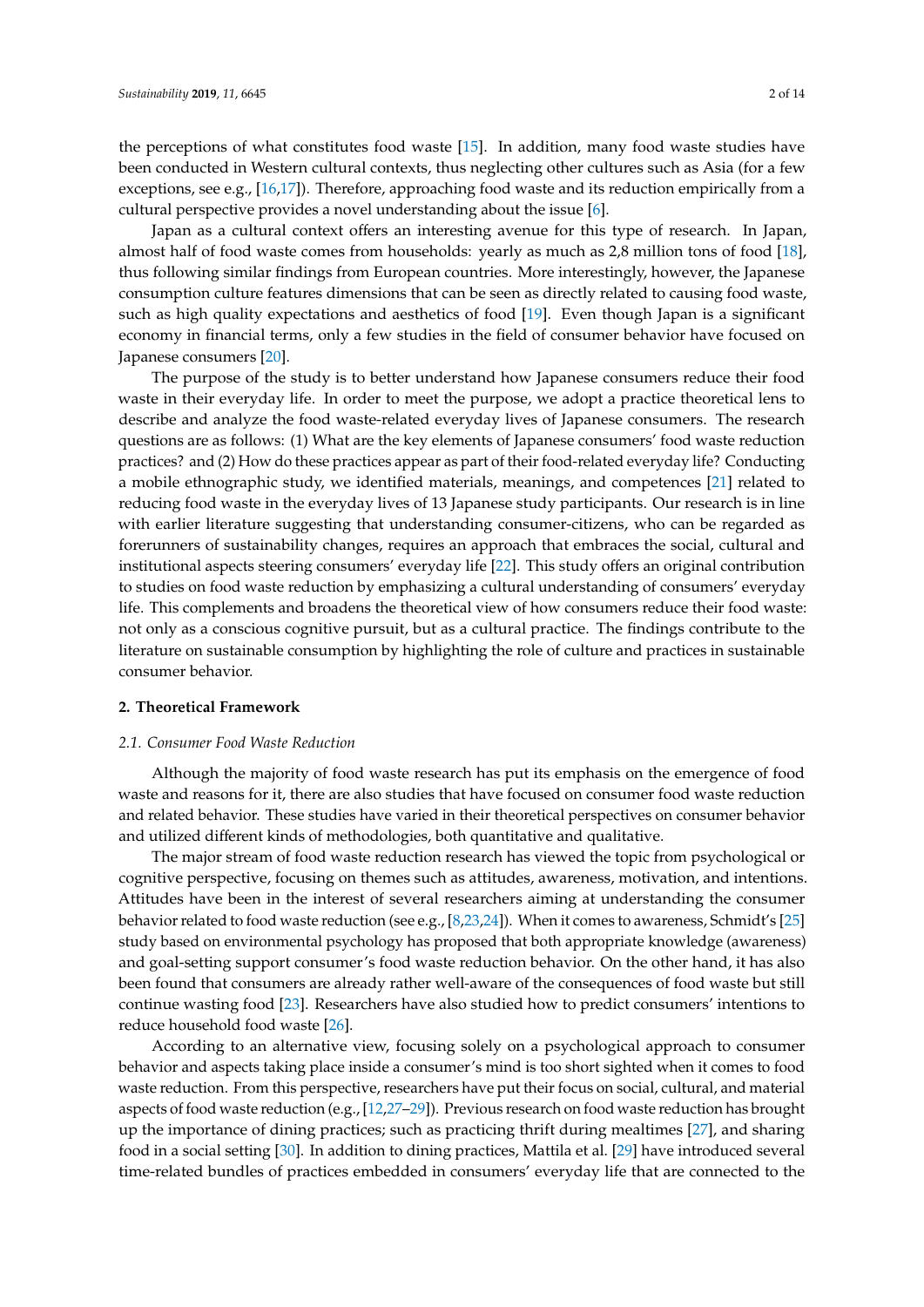reduction of food waste. Furthermore, Evans [\[28\]](#page-11-9) has focused on the flow of food surplus and identified surplus handling practices, such as gifting and recovery, which in part reduce the amount of binned surplus food.

In terms of cultural differences, consumer food waste-related behavior, attitudes, and perceptions have been studied in different countries. Secondi, Principato and Laureti [\[31\]](#page-11-10) utilized Eurobarometer survey data on the EU-27 countries and found territorial differences between European countries in household food waste behavior. Examples of country-specific studies on consumer food waste in the EU include those conducted in the UK [\[32,](#page-11-11)[33\]](#page-11-12), Italy [\[8](#page-10-7)[,34\]](#page-11-13), Germany [\[35\]](#page-11-14), Greece [\[24\]](#page-11-3), Romania [\[36](#page-11-15)[,37\]](#page-11-16), Denmark [\[38\]](#page-11-17), and Finland [\[39\]](#page-11-18). Additionally Asian countries such as China [\[40\]](#page-11-19), Japan [\[17\]](#page-10-15), and Lebanon [\[41\]](#page-11-20), as well as Arab countries [\[42\]](#page-11-21) have received attention. In the Americas, US [\[43,](#page-11-22)[44\]](#page-11-23), Canadian [\[7\]](#page-10-6) as well as Brazilian [\[45\]](#page-11-24) consumers have been examined. Even though studies on consumer food waste have been conducted in various countries, the cultural aspects of behavior as they appear in consumers' everyday lives have not been elaborated in detail. In the following section, we introduce the cultural perspective on food waste-related practices.

#### *2.2. Cultural Perspective on Food Waste-Related Practices*

Culture constantly modifies the ways we (un)consciously behave. Culture is often seen as a system of shared values, norms, and meanings (e.g., [\[46\]](#page-11-25)). However, according to Swidler [\[47\]](#page-11-26), these dimensions are not sufficient in explaining the role of culture as they may represent mere intentions rather than behavior. Thus, culture should be seen as an enabler for action by 'shaping a repertoire or "tool kit" of habits, skills, and styles from which people construct "strategies of action"' [\[48\]](#page-12-0) (p. 273).

Other researchers have also acknowledged the role of individual action in building and shaping culture. According to McCracken [\[23\]](#page-11-2), culture, on the one hand, is to be seen as a lens through which an individual views various phenomena and, on the other hand, the trace of human behavior. Moisander and Valtonen [\[49\]](#page-12-1) urge to approach culture as produced in the everyday lives of individuals; consumers are to be seen as active individuals who interpret culturally affected meanings based on context(s). However, cultural theories are often criticized for their focus on meanings, thus forgetting the importance of the materiality of consumption [\[50\]](#page-12-2). A practice theoretical approach adopted in this study enables overcoming this criticism.

The practice theoretical approach shifts the attention from individuals, their intentions, and attitudes to actual behavior [\[51\]](#page-12-3). The social world is seen to be constructed of various practices that exist only when people perform them [\[51](#page-12-3)[–53\]](#page-12-4). Practices are linked to one another and can be defined as routine-like behavior, which consists of several interconnected elements: bodily and mental activities, things and the use of them as well as background knowledge such as understanding, know-how, emotions, and motivations [\[51\]](#page-12-3). Paying attention to consumers' everyday practices, which may include some resource-consuming activities, can be regarded as being a fruitful approach to understand sustainable consumption [\[22\]](#page-11-1). Focusing on the interconnections between these practices can shed light on important aspects regarding behavior change toward sustainability [\[54\]](#page-12-5).

Recently, the practice theoretical approach has gained popularity among researchers in the field of sustainable consumption [\[10,](#page-10-19)[55\]](#page-12-6). Consumers use material resources such as raw materials, water, and electricity while performing their daily practices, so studying these practices can offer new possibilities to change them to become more sustainable [\[49\]](#page-12-1). As suggested by Mylan et al. [\[56\]](#page-12-7), consumption in the home is a complex phenomenon, and questions of *how* instead of *what* of *how much* should be asked more often when addressing everyday consumption and its sustainability. Earlier research has suggested that sustainable food practices can either be part of wider food practices (e.g., part of planned food practices) or distinct practices themselves [\[57\]](#page-12-8).

In this study, we follow Shove, Pantzar, and Watson [\[21\]](#page-11-0), who have argued that practices consist of materials, meanings, and competences. Materials consist of various objects, spaces, infrastructure, tools, and technology that are required to perform practices [\[21\]](#page-11-0), Here, the materials are understood as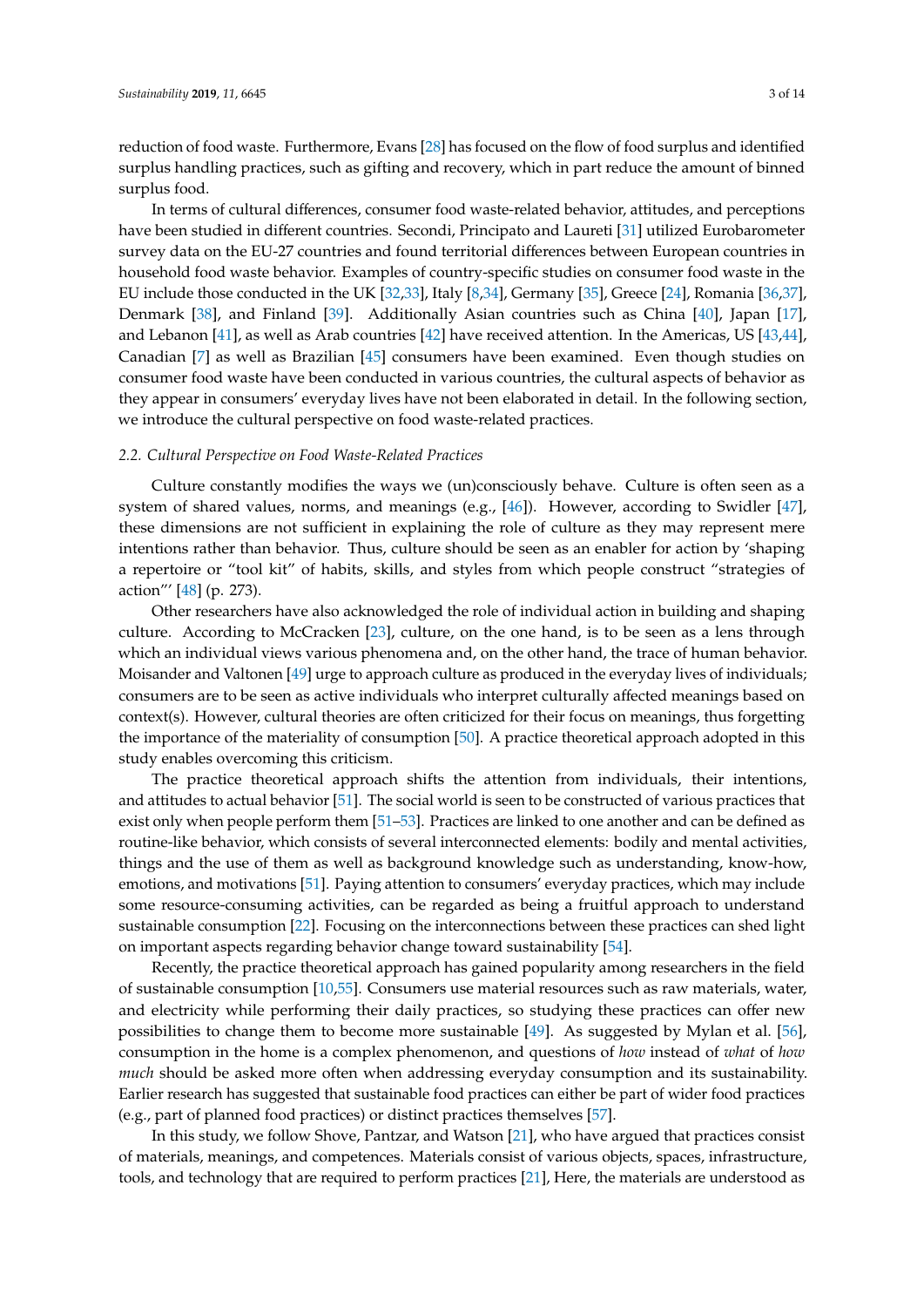ingredients, tools and equipment (e.g., kitchen appliances), and spaces (e.g., kitchen, supermarket, and workplace) that are related to food and food waste-related everyday life. In theories of practice, the body can be seen as both a material element [\[21\]](#page-11-0) and a carrier and performer of practices [\[52\]](#page-12-9). In this study, humans are approached as material objects who simultaneously connect various materials, meanings, and competences in a single practice, and further to other practices.

Meanings refer to social and symbolic meanings of participating in practices [\[21\]](#page-11-0). They represent how people make sense of the surrounding world: what we consider desirable and what kind of feelings are related to action [\[53\]](#page-12-4). Meanings are bound to social contexts. Therefore, for example, some symbols, purposes, and goals may be understood only within certain groups. Here, meanings refer to consumers' thoughts, attitudes, and feelings related to food waste. For example, those can mean guilt, joy of succeeding as a cook and not wasting food, or attitudes towards leftovers [\[11,](#page-10-9)[33\]](#page-11-12).

Competences refer to the skills, knowledge, and capabilities needed to perform practices [\[52\]](#page-12-9). According to Shove, Pantzar, and Watson [\[21\]](#page-11-0), they are practical understandings that give individuals the ability to act. Competences combine previous understanding [\[51\]](#page-12-3) and enable practices. In the food waste context, competences may be related to cooking and using leftovers, understanding date labels, and other skills having a role in food waste-related practices [\[11,](#page-10-9)[58\]](#page-12-10).

# **3. Methodology**

To make sense of the consumers' food waste related practices, this study adopts qualitative research methodology and approaches food (waste) consumption from the perspective of interpretive consumer research, which views reality as socially constructed, multiple, holistic, and contextual [\[59\]](#page-12-11). As a data generation tool, this study utilizes mobile ethnography, which is a combination of diary methods [\[60](#page-12-12)[,61\]](#page-12-13), multi-sited ethnography [\[62\]](#page-12-14), and digital ethnography [\[63,](#page-12-15)[64\]](#page-12-16). Unlike traditional ethnography, which has required researchers to participate personally in the lives or communities that they research, mobile ethnography utilizes the fact that people today carry their smartphones constantly with them wherever they go [\[64\]](#page-12-16) (p. 267). Hence, data can be generated on the spot without the researcher's physical presence in the situation, also in more private settings such as the consumer's home. The identified strengths of the method also include accessibility, immediacy and audiovisual presence [\[64\]](#page-12-16) (p. 267). The adopted approach enables generating data that consist of aspects that the participants of the study consider relevant.

Drawing from diary methods, our approach makes it possible to record, observe, and understand thoughts and perceptions as they are experienced [\[60](#page-12-12)[,61\]](#page-12-13). As consumers' everyday lives take place in multiple connected places and can be difficult to reach and observe, we chose to utilize multi-sited ethnographic observation [\[62\]](#page-12-14), and digital and mobile technologies such as cameras and mobile phones to generate the data (e.g., [\[65\]](#page-12-17)). Mobile ethnography with diary-like photos and text was seen as a fruitful way to elaborate on the participants' daily practices while still acknowledging food waste as a sensitive topic.

The data for the study were generated with a mobile application EthOS, which is a tool made for ethnographic research [\[66\]](#page-12-18). In EthOS, a researcher can give the study participants various tasks in the form of text, photos, videos, and audio. In this study, 13 Japanese participants were given a total of 16 food waste-related tasks in Japanese in January–February 2018. At the beginning of the research project, the participants replied to questions about their household size, their demographic features, their profession, and their relationship with food and food waste in general. Then, they received instructions for downloading the application onto their smartphone. During the project, they received tasks to complete. By responding to the tasks, they sent the materials through their phones to the researcher. The data were instantly collected in the application task by task to be analyzed and interpreted further. The first author of this article regularly reminded participants to complete the tasks. The tasks are detailed in Table [1](#page-4-0) (translated into English from Japanese).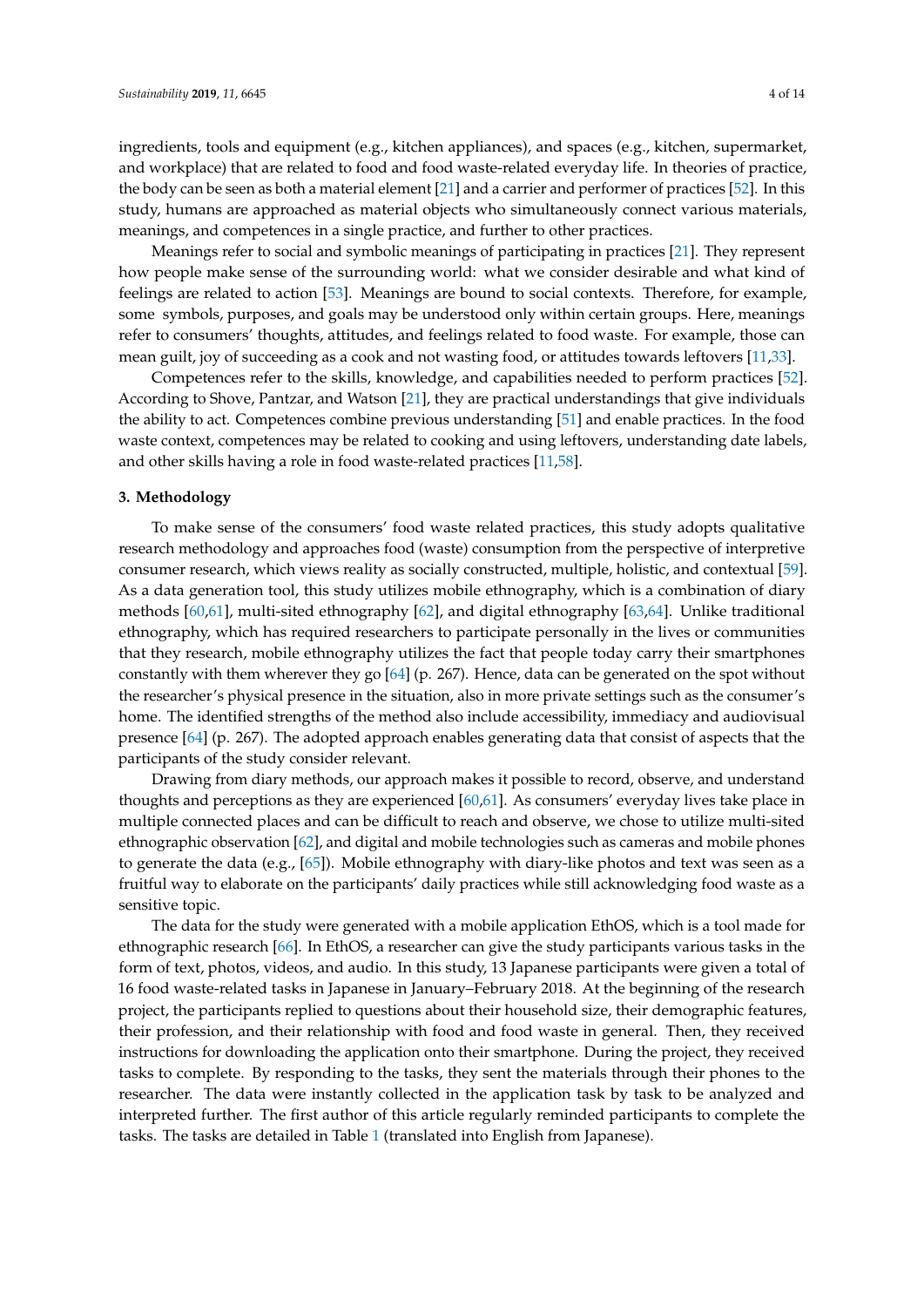<span id="page-4-0"></span>

| Task                                                                                                                                                                                                                                                                                                                                                                                                                                                                                                                                                                                                                                                                                                                                                                                                    | <b>Task Description</b>                                                                                                                                                                                                                                                                                                                                                                                                                                                                                                                                                                                                                                           |  |  |
|---------------------------------------------------------------------------------------------------------------------------------------------------------------------------------------------------------------------------------------------------------------------------------------------------------------------------------------------------------------------------------------------------------------------------------------------------------------------------------------------------------------------------------------------------------------------------------------------------------------------------------------------------------------------------------------------------------------------------------------------------------------------------------------------------------|-------------------------------------------------------------------------------------------------------------------------------------------------------------------------------------------------------------------------------------------------------------------------------------------------------------------------------------------------------------------------------------------------------------------------------------------------------------------------------------------------------------------------------------------------------------------------------------------------------------------------------------------------------------------|--|--|
| Orientation task 1                                                                                                                                                                                                                                                                                                                                                                                                                                                                                                                                                                                                                                                                                                                                                                                      | Introduce your kitchen-What kind of cooking appliances and kitchen devices do<br>you have? Do you use them to reduce food waste?                                                                                                                                                                                                                                                                                                                                                                                                                                                                                                                                  |  |  |
| Orientation task 2                                                                                                                                                                                                                                                                                                                                                                                                                                                                                                                                                                                                                                                                                                                                                                                      | Did food end up in the trash today? (Respond on several days)                                                                                                                                                                                                                                                                                                                                                                                                                                                                                                                                                                                                     |  |  |
| Orientation task 3                                                                                                                                                                                                                                                                                                                                                                                                                                                                                                                                                                                                                                                                                                                                                                                      | If food ended up in the trash, what was the reason? (Respond on several days)                                                                                                                                                                                                                                                                                                                                                                                                                                                                                                                                                                                     |  |  |
| Orientation task 4                                                                                                                                                                                                                                                                                                                                                                                                                                                                                                                                                                                                                                                                                                                                                                                      | Free discussion: What kind of thoughts and feelings you have regarding food waste?<br>Please tell freely about your thoughts and habits related to food waste.                                                                                                                                                                                                                                                                                                                                                                                                                                                                                                    |  |  |
| Tasks 5-7 (Week 1)                                                                                                                                                                                                                                                                                                                                                                                                                                                                                                                                                                                                                                                                                                                                                                                      | Take a picture or video clip of your daily food shopping. (Task 5)<br>How is food waste visible in your lunch or dinner (at work, at home or at school)?<br>(Task 6)<br>Investigate the food items you have at home. Are there some items in which the<br>expiry date has passed? If yes, do you still intend to use them, or throw away?<br>How will you act? Why has it happened? (Task 7)                                                                                                                                                                                                                                                                      |  |  |
| Tasks 8-11 (Week 2)                                                                                                                                                                                                                                                                                                                                                                                                                                                                                                                                                                                                                                                                                                                                                                                     | What kind of leftovers do you have from yesterday or the weekend? What are you<br>planning to do to them? (Task 8)<br>Try to cook food using leftovers from previous days or the scraps of food items.<br>Make a video clip where you show what and how you cooked it. (Task 9)<br>What do you consider the influence of Japanese culture or your being a Japanese<br>person in your food related everyday life (e.g., food purchasing, shopping,<br>storing food, eating out, valuing food, and thoughts related to food)? (Task 10)<br>Do you use certain kitchen appliances or devices to reduce or prevent food waste or<br>to minimize its amount? (Task 11) |  |  |
| Share something related to food waste in your everyday life. E.g., how do you reduce<br>food waste or how do you generally act to reduce it? (Task 12)<br>Share some special event related to food waste that you run into in your daily life.<br>It can also be an earlier event, or you can also imagine what it could be. (Task 13)<br>How do you plan your food-related everyday life? Do you plan what you are going<br>Tasks 12–16 (Week 3)<br>to cook, or do you make shopping lists? (Task 14)<br>Try to organize your fridge or pantry so that you could avoid food waste. Send a<br>picture or video clip before and after the organizing. (Task 15)<br>How do you feel your current family situation and lifestyle is affecting your food<br>related everyday life and food waste? (Task 16) |                                                                                                                                                                                                                                                                                                                                                                                                                                                                                                                                                                                                                                                                   |  |  |

**Table 1.** Tasks given to the study participants.

The first author of the paper conducted the mobile ethnography in practice, as she is familiar with the Japanese culture and proficient in the language. The participants were purposefully selected by utilizing the social networks of the researchers, on the basis of their interest to participate in a food-waste related study, and to represent varying professions and life situations. The final data of the study consisted of 114 text and photo entries and were complemented with emails from the participants (see Figure [1\)](#page-5-0).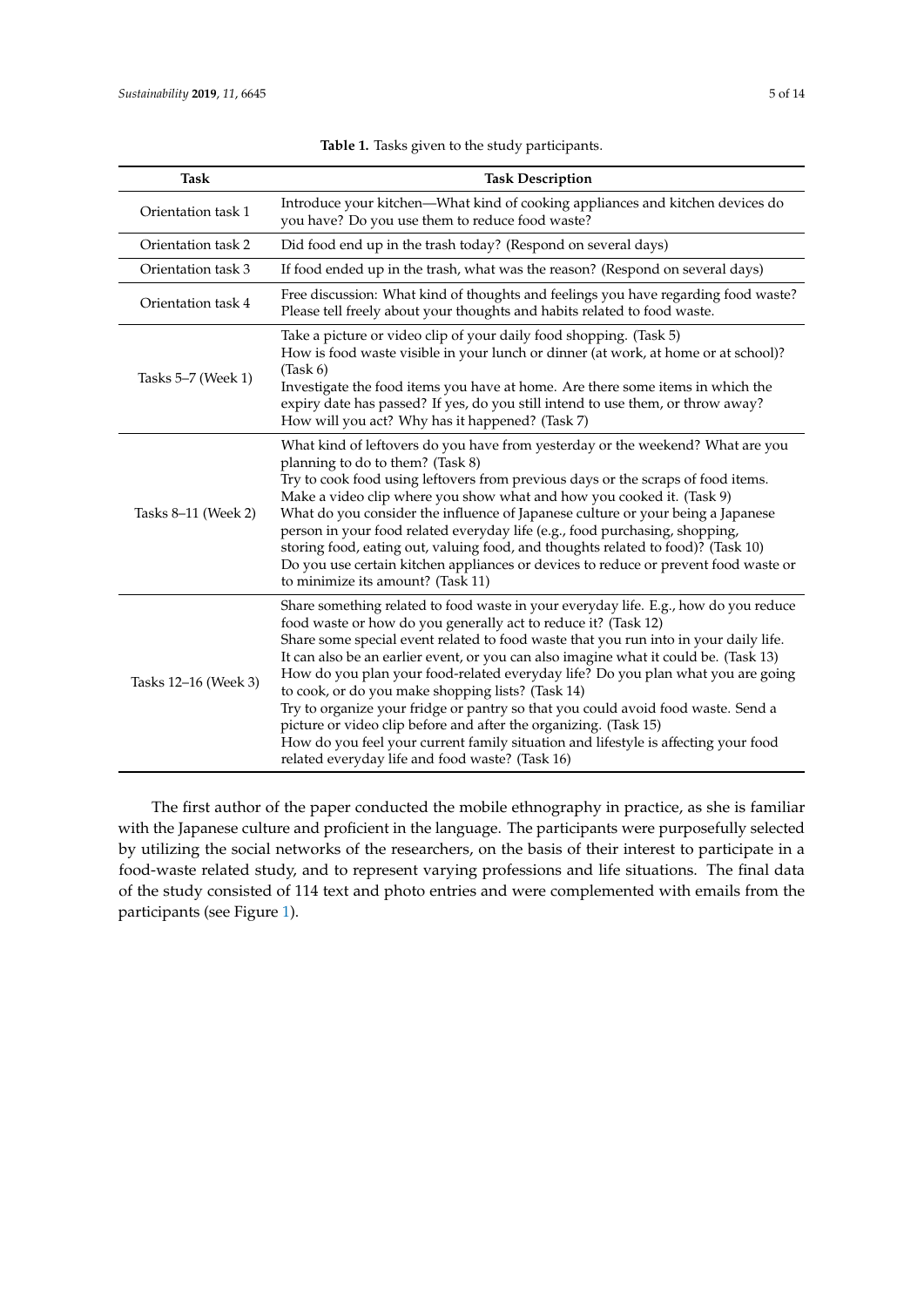<span id="page-5-0"></span>

**Figure 1.** Collage of example photo entries posted to EthOS. **Figure 1.** Collage of example photo entries posted to EthOS.

The analysis process was highly iterative, switching between data generation and analysis [67]. The analysis process was highly iterative, switching between data generation and analysis [\[67\]](#page-12-19). The initial tasks were planned using the theoretical background of practice theory, the researcher's The initial tasks were planned using the theoretical background of practice theory, the researcher's pre-understanding of Japanese culture and previous studies of food waste behaviors as an pre-understanding of Japanese culture and previous studies of food waste behaviors as an inspiration. During the research, some tasks were fine-tuned as the researchers' understanding of the phenomenon evolved and developed. For instance, it was noticed that there was very little waste emerging and much effort was put onto reducing and preventing waste. The tasks were re-directed to focus more directly on these practices. The data was analyzed mostly in the Ethos application which offers a way to tag and categorize postings in the web-based interface of the program. The data were coded with keywords first inductively and then by connecting the themes with practice theoretical elements. After this, conceptual maps were built to explore connections between different codes. After many rounds of categorization and abstraction [\[67\]](#page-12-19), the data were classified into the three elements of practice [\[21\]](#page-11-0). Subsequently, a more inductive coding phase resulted in identifying five food-related practices connecting the previously identified food waste reduction elements. The findings of the study with representative citations are presented and discussed next.

# **4. Findings: Food Waste Reducing Practices 4. Findings: Food Waste Reducing Practices**

The data indicated that the participants had various food waste reduction practices that were The data indicated that the participants had various food waste reduction practices that were interlinked with five broader food-related practices: planning, grocery shopping, cooking, eating, and handling surplus food. Within these practices different materials, meanings, and competences were emphasized, further highlighting the dynamic nature of everyday practices and their connection to the Japanese culture. Table 2 [su](#page-6-0)mmarizes the findings, next elaborated in more detail.  $\,$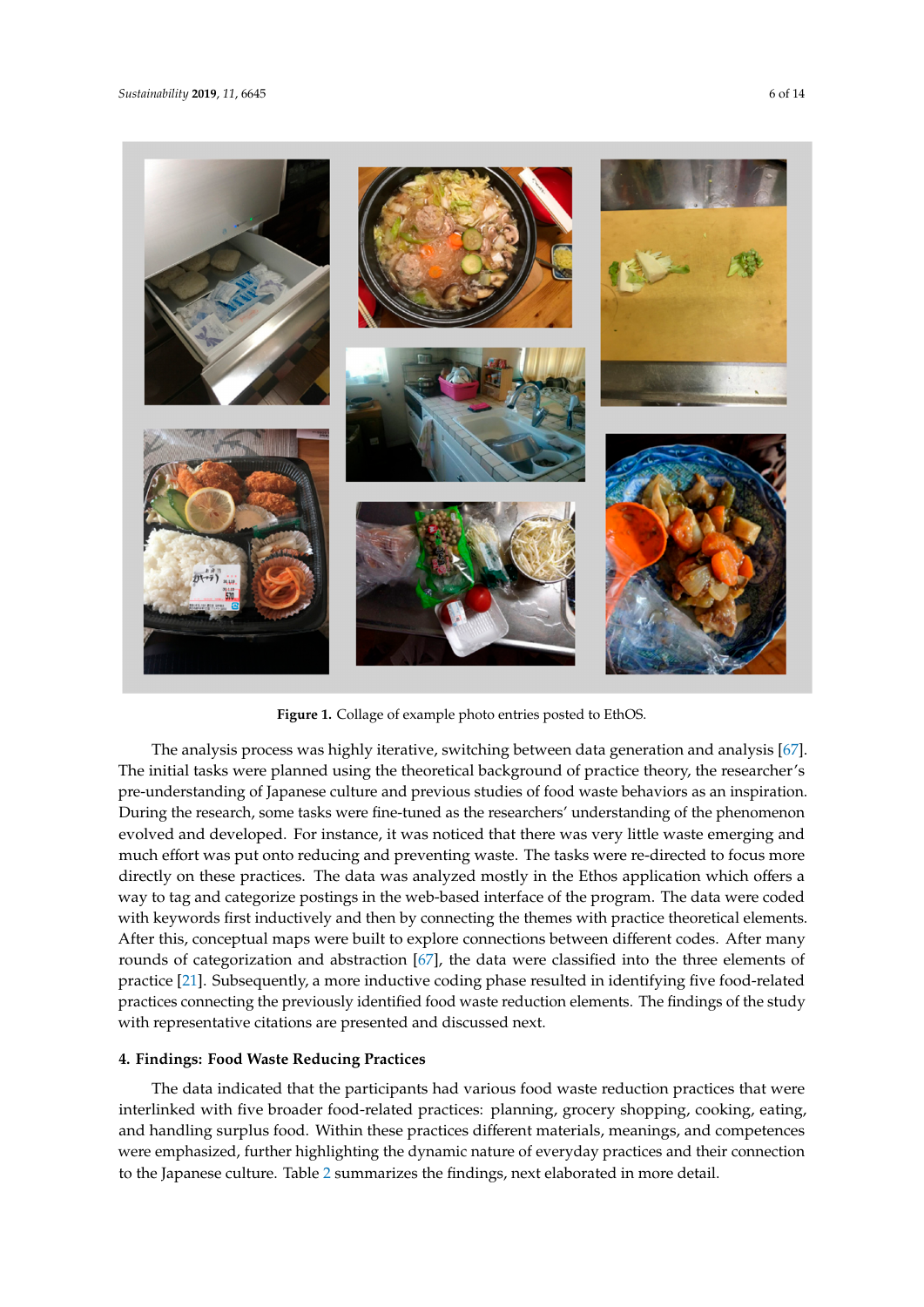<span id="page-6-0"></span>

| Food-Related<br>Practice        | <b>Materials</b>                                                        | <b>Meanings</b>                                                                 | Competences                                                                                                 |
|---------------------------------|-------------------------------------------------------------------------|---------------------------------------------------------------------------------|-------------------------------------------------------------------------------------------------------------|
| Planning                        | Shopping list<br>Ingredients at home<br>Food to be prepared             | Necessity<br>Desire to consume everything                                       | Anticipating consumption<br>Anticipating when the food<br>will go bad                                       |
| Grocery<br>shopping             | Package size<br>Food to be prepared                                     | Necessity<br>Mottainai                                                          | Anticipating consumption<br>Rules of thumb                                                                  |
| Cooking                         | Rice and other ingredients<br>Frozen and ready-made food<br>Date labels | Precision, appreciation of food<br>Desire to consume everything<br>Mottainai    | Evaluating the edibility of<br>food, self-confidence<br>Using ingredients fully<br>Anticipating consumption |
| Eating                          | Family<br>Previously prepared food                                      | Mottainai<br>-Precision, appreciation of the<br>food                            | Anticipating when the food<br>will go bad<br>Evaluating the edibility of<br>food, self-confidence           |
| <b>Handling</b><br>surplus food | Freezer<br>Leftovers<br>New meals<br>Spoilt and expired food            | Unwillingness to waste food<br>Precision, appreciation of food<br>Ordinary food | Creativity<br>Evaluating the edibility of<br>food, self-confidence                                          |

#### **Table 2.** The identified practices and the elements within them.

# *4.1. Planning*

The first identified food waste reduction practices were related to planning, which has been identified as an important practice in previous research as well [\[11](#page-10-9)[,33\]](#page-11-12). The participants had a habit of writing a shopping list and checking the pantry or fridge before going grocery shopping in order to buy the necessary and planned ingredients: '*I look at the fridge and write a list before going shopping. Sometimes I first decide what I will prepare and after that write the ingredients into the list'* (Haruto, 30).

Planning did not only occur before shopping and cooking but was performed constantly within everyday life. Reducing food waste required continuously paying attention to the appropriate amount of food. This indicates how constant planning and the ability to anticipate food consumption as well as the lifespan of food products help to reduce food waste.

The data indicated that the constant planning aimed at consuming all the food. When planning the next meal, the participants considered dishes that could be prepared using the already existing ingredients. When buying groceries and cooking the meals, the participants kept in mind when the food will be needed and how many people are eating it. If there were leftovers, it was common to try to eat the food in the order they were anticipated to go bad. Therefore, the desire not to waste a single ingredient constantly guided the participants' food waste behavior.

#### *4.2. Grocery Shopping*

During grocery shopping, the participants had a habit of buying only the planned ingredients that were needed for the next cooking and consumed certainly in the near future. Many participants were used to going often to the store, even daily. They rarely stocked food in advance, which helped consuming everything in time. Additionally, Williams et al. [\[58\]](#page-12-10) found that those who do grocery shopping often produce less food waste.

The participants had so-called rules of thumb, for example only buying food for the next three days, going to the supermarket every three days, or spending no more than a certain sum of money per month on food. These principles helped them buy the right amount of food and only those ingredients that were needed soon. They also helped cooking the right amount of food so that everything could be eaten at once: *'I only buy food for the next 3 days or a maximum of one week. I only cook the amount that is needed for people eating on that day'* (Rio, 22).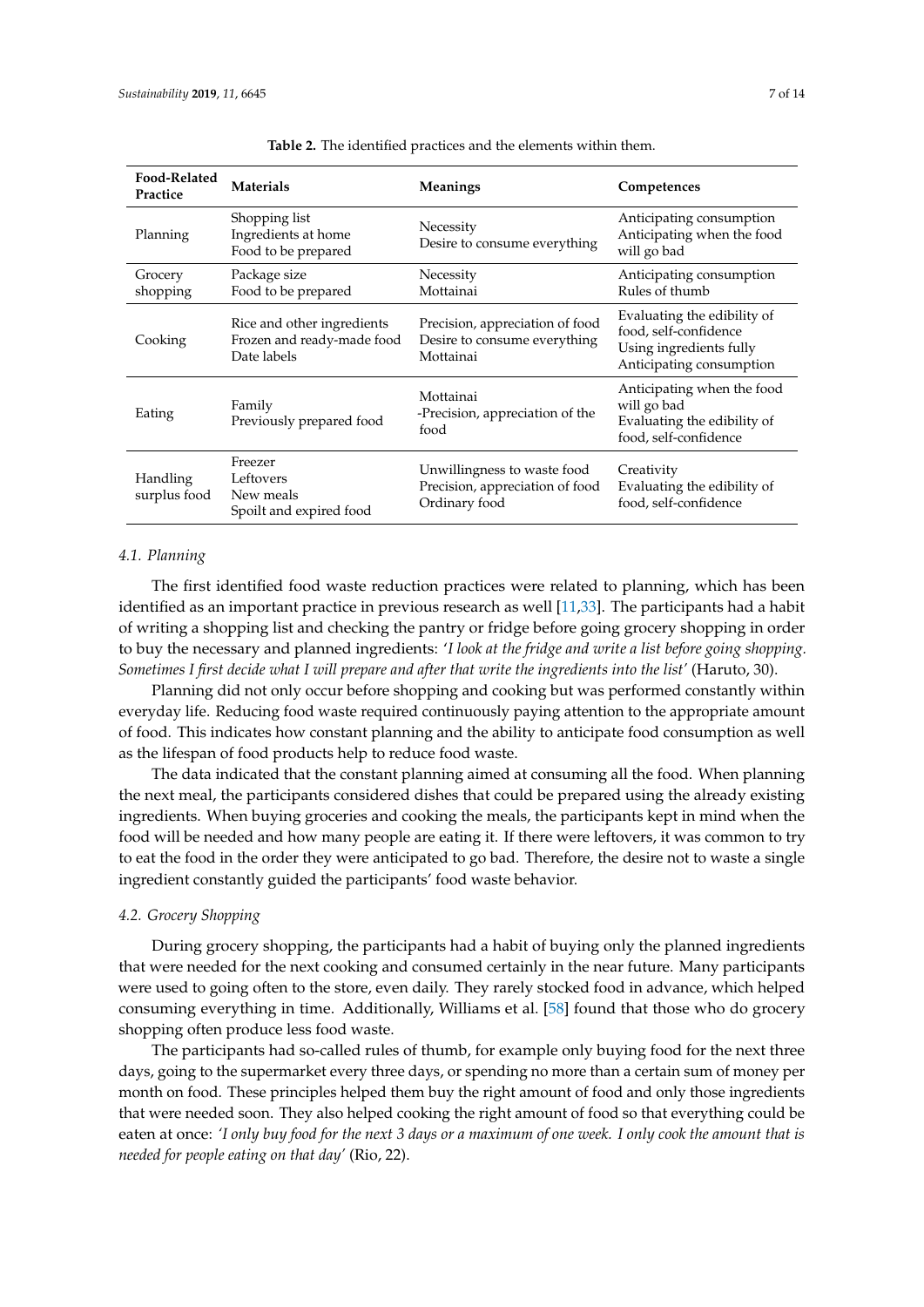Small, single-unit package sizes that are common in Japan [\[44\]](#page-11-23) made it easy to buy the amount that could be consumed at once while enabling to cook versatile meals and not-too-big an amount at a time: *'In Japan, all food products are sold in small portions. As a foreigner, it may feel far too little but in Japanese cuisine, it is common to use a little bit of everything in cooking, so I think the amount is just fine*.' (Yui, 23)

Some participants thought that due to the small package sizes, no extra ingredients that would easily end up getting spoilt remained after cooking. In earlier research, too large package sizes have been identified as a source of food waste in households [\[68\]](#page-12-20). Even though small single-unit packages may not be optimal in terms of packaging materials, they may, on the other hand, make it easier to consume ingredients fully and help reduce food waste.

An exception to this practice was ready-to-eat food products or products that required only a little preparation such as adding boiled water. According to the participants, the frozen and ready-to-eat food products in Japan are highly developed with a great variety. Food could be stocked without the fear of it getting spoilt even though one was living alone. As these food products required only a little preparation, they made the everyday cooking easier while still making it possible to eat well. Therefore, as pointed out also by Southerton and Yates [\[10\]](#page-10-19), one way to reduce food waste could be to favor dishes with a simple preparation process.

# *4.3. Cooking*

When cooking, many participants carefully used all the edible parts of the ingredients as efficiently as possible. The precision in using ingredients fully was also demonstrated in the photos of the participants' daily food waste, mostly containing only inedible parts of vegetables and used tealeaves. Our data thus indicate that the concept of food waste is understood differently in different cultures (e.g., [\[69\]](#page-12-21)). This was also supported by the participants' knowledge of the ways to use vegetable peels and fish all the way to skin and bones. The participants appeared to be creative and conscious of various ways of using ingredients, also those maybe not that common in Western cultures.

As rice can be said to be the basis of Japanese food culture, it is no surprise that it was also linked to the participants' food waste. However, the data brought up practices that helped preventing rice waste. Rice was usually cooked daily and consumed fully during the same day. The participants used their freezers to store rice for longer periods or even cooked it only to freeze it in ready-to-eat portions. Having cooked rice ready to be eaten made everyday life easier while simultaneously stretching the lifespan of rice and ensuring it stayed fresh (e.g., [\[12\]](#page-10-10)).

Not trusting date labels blindly was also important in reducing food waste. The participants were used to consuming food products despite their expired dates as they felt able to assess the edibility using their senses. Especially products with long shelf life, such as spices and canned food, were often used regardless of the expired dates if they still looked, tasted, and smelled normal: *'Here is umeboshi* [pickled plums]. *Even though the best before date has expired, it would be such a waste to throw it away so I will still eat it. I will throw it away if it starts smelling bad*.' (Nana, 21)

The citation above also brings up the idea of wastefulness, which was central in many participants' posts. In Japanese culture, there is a specific term to describe the wastefulness of something valuable such as food and money, *mottainai*. It can be translated as 'What a waste' and is used to express the regret of throwing something valuable away. The idea of *mottainai* emphasizes the appreciation toward food and the understanding of its finiteness. The idea of *mottainai* seemed to guide the participants' behavior in various everyday situations and facilitated precision in consuming ingredients fully. The following quotation illustrates this: '*The expression and idea of mottainai is infiltrated to Japanese people and I, as well, keep that always in mind'* (Miyu, 49). Not only was *mottainai* visible in cooking-related posts but it also guided the participants to buy only necessary food products, consume all the leftovers, and plan so that nothing goes to waste. Further, when asking the participants about their overall thoughts about food waste, some of them answered concisely: *'Mottainai'*.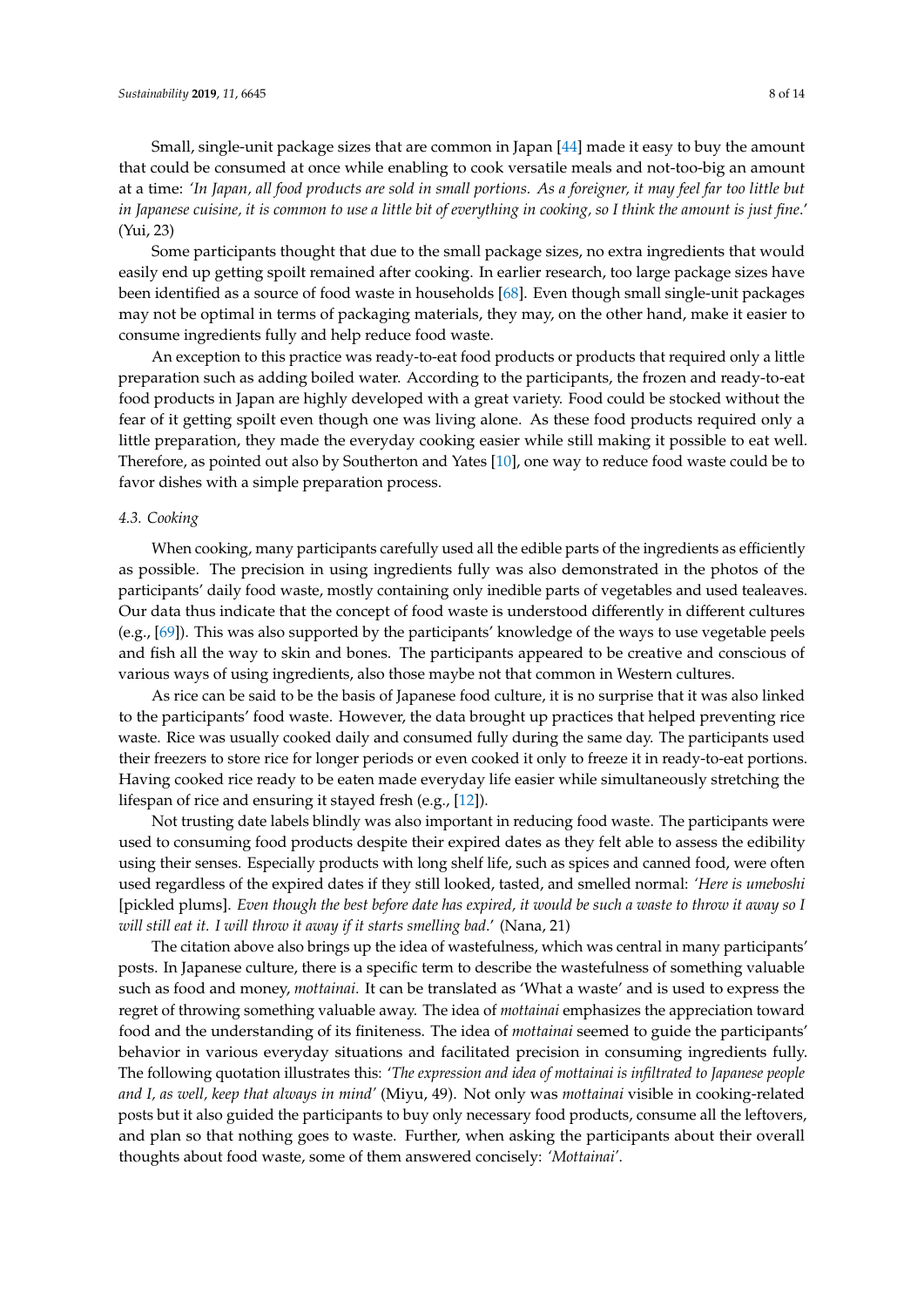# *4.4. Eating*

According to Southerton and Yates [\[10\]](#page-10-19), meal occasions are strongly related to the emergence of food waste. In this study, practices related to eating were not as central as the other food-related practices. Not taking too much food and eating the food in order so that nothing gets spoilt were, however, identified in our data too. Family was seen helpful as more food was consumed daily compared to living alone. Single participants reported that they sometimes had trouble with excess food. The data indicated that through planned shopping and cooking, food waste could be minimized also during eating. The participants aimed at cooking food so that everything could be eaten during one day or meal, which resulted in no waste or leftovers either during meal occasions: '*In my family we have a habit of buying and cooking main and side dishes the amount that can be eaten fully in one or two meals so food waste is unlikely.'* (Nana, 21).

# *4.5. Handling Surplus Food*

In handling surplus food, creativity and knowledge of the multiple ways of using food products appeared crucial. In addition to rice, vegetables were seen as tricky when reducing food waste as they were seen to spoil quickly. The participants had a habit of making soups or smoothies from the wilted fruit and vegetables: *'I do buy vegetables a bigger amount at a time but if they seem to get spoilt, I make a soup out of them.'* (Misaki, 27).

The Japanese culture played a role in the dishes prepared from leftover food. While Western consumers stretch the lifespan of leftovers by using them in casseroles or pies [\[70\]](#page-12-22), one of the participants told how she tends to use extra *kara age*, Japanese deep-fried chicken, to prepare *oyakodon*, a Japanese chicken and egg bowl.

Even though Japanese are known for their appreciation for aesthetics and demand for high quality [\[70\]](#page-12-22), our participants were not that strict with the flawlessness of the food at home. Perhaps guided by the idea of *mottainai*, the participants used all edible parts of wilted vegetables and consumed expired products if they appeared safe to eat. The participants' posts demonstrated that wasting food was considered wrong and the efficient use of ingredients was desirable, even an issue to be proud of. Most of the participants considered leftovers and surplus foods as similar to other foods and were used to eating them. Some participants froze leftovers or ingredients such as extra meat so that they would not get spoilt and could be used when needed. Some of the participants discussed how the tasks had made them pay more attention to their food waste. Many were also happy about how little food waste they actually produced.

# **5. Discussion**

Adopting a cultural perspective and a solution orientation to consumer food waste reduction, this study provides novel insights to consumers' food waste behavior. In earlier literature, food waste has been connected to not only cooking and eating, but also preparing and provisioning [\[10\]](#page-10-19). With this study, this perspective was further extended, resulting in proposing that reducing food waste is related to several everyday practices, from planning to handling surplus food, all of which entail different elements.

Based on our findings, we argue that some of the meanings guiding consumers' food waste behavior, such as *mottainai,* are deeply rooted in the cultural context. Considering food waste reduction as a part of sustainable consumption, these cultural meanings are important to identify and understand. When aiming at finding solutions to unsustainable consumption, adopting a cultural perspective offers valuable contributions for understanding consumers' behavior. In this study, the cultural meanings supported food waste reduction, but in some cases these kinds of meanings might contribute to unsustainable behavior and emergence of food waste. For instance, the Porpino et al. [\[45\]](#page-11-24) have identified the social norm of parent as a 'good provider' and able to offer options for the children resulting in the emergence of household food waste.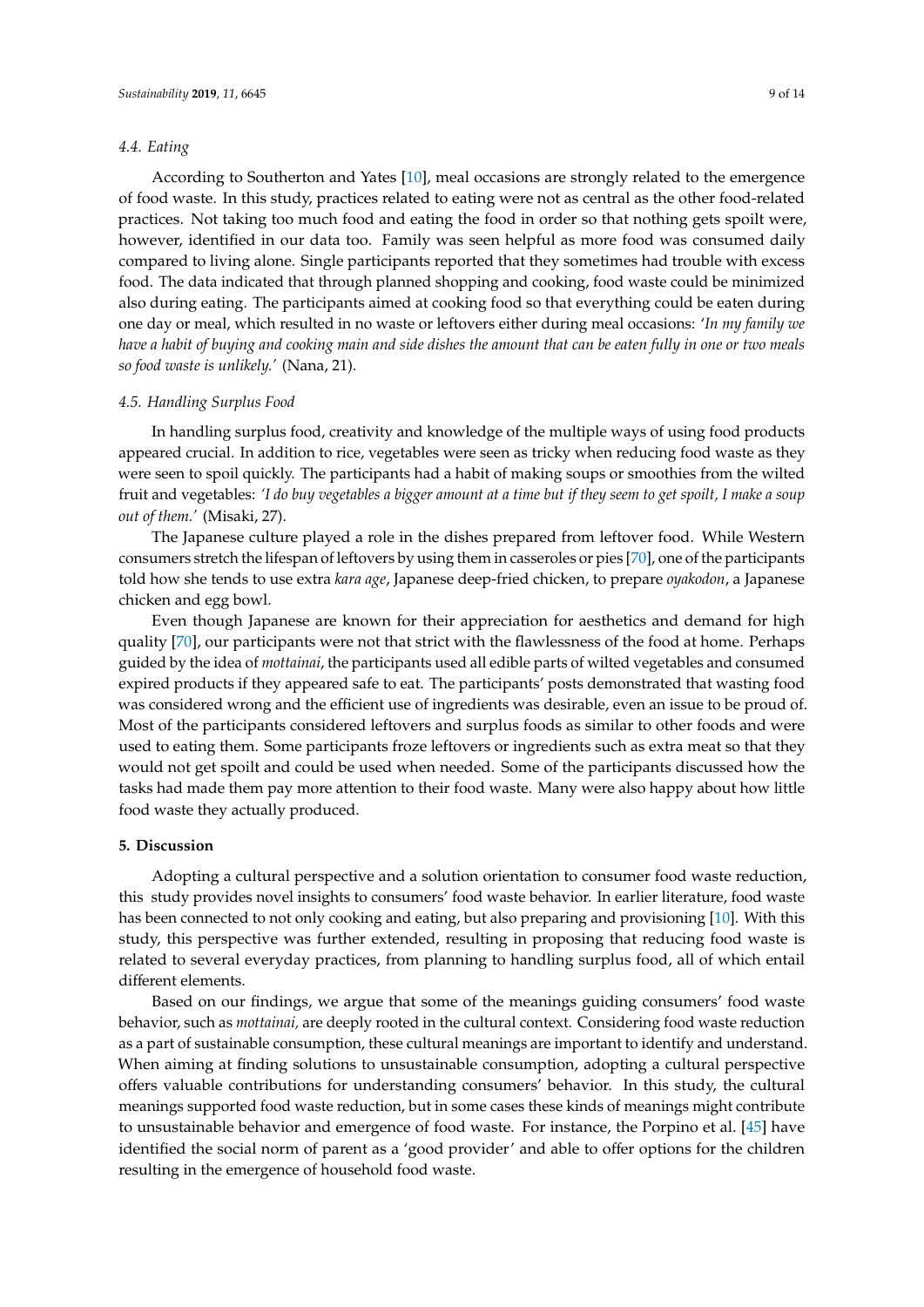As mentioned in the section focusing on the theoretical background, earlier food waste reduction research have been conducted in various countries, thus in various cultural contexts. The country contexts of these studies have often been located in the Western part of the world. Thus, researching food waste practices in the Japanese context provides a novel viewpoint to household food waste reduction research. The majority of this research has focused on Western cultures and therefore mirrors specific issues related to these countries. However, the highly developed, dense-populated areas in Asia play a crucial role in the global food waste issue [\[1\]](#page-10-0). To grasp the impact of culture on food waste-related behavior, more research should be conducted in different cultural contexts (e.g., [\[42\]](#page-11-21)).

While conducting the study, firstly, we noticed that the participants had specific viewpoints on what food waste is [\[42\]](#page-11-21). Food waste included, for instance, fish bones, which are not usually considered edible at any point and therefore not considered food waste [\[1\]](#page-10-0). This implies that existing definitions of food waste are socio-culturally bounded constructs. This notion has a resemblance to the approach of Audet and Brisebois [\[71\]](#page-12-23) who argue that food waste can be viewed as socially produced through various interactions and practices among actors. Instead of aiming for an exhaustive concept definition, we suggest that further research should pay more attention to connections between food waste definitions and culture.

Our findings uncovered many different practices supporting participants' food waste reduction and prevention. This is very likely due to the methodology of our study, mobile ethnography, which in part encouraged and inspired the participants to reduce food waste. Although in this case the digital application was used as a methodological tool, the potential of digital appliances and applications has been introduced in food waste reduction research. Several studies have focused on the effect of digital applications on the amount of food waste created. The possible supporting role of mobile applications [\[72,](#page-12-24)[73\]](#page-12-25) as well as other technological appliances [\[74\]](#page-13-0) has been examined. It has also been argued that consumers are willing to receive more information about the novel technologies utilized in the food industry, such as food irradiation, that may, in part, result in food waste reduction [\[75,](#page-13-1)[76\]](#page-13-2).

# **6. Conclusions**

The objective of the study was to describe and analyze the food waste-related everyday life of Japanese consumers through a practice theoretical lens. Visual and textual data were collected utilizing mobile ethnography. The analysis identified five interlinked food-related practices: planning, grocery shopping, cooking, eating, and handling surplus food. Furthermore, we analyzed the meanings, materials, and competences of food waste reduction related to each practice. The findings identified new aspects in food waste reduction practices that were strongly connected to Japanese culture. Hence, they offer a novel, cultural perspective to food waste-related practices. The theoretical implications of this perspective emphasize the importance of analyzing food waste reduction within the context of consumers' everyday life, which is always embedded in culture.

The managerial implications of the study are related to the utilizing the cultural insights in order to develop packaging and product innovations that help consumers reduce food waste. For instance, smaller package sizes were perceived to facilitate the purchase and use of appropriate amount of food. Food manufacturers could also include information and practical tips in their packaging and marketing communications, such as how to use the whole product. Furthermore, retailers can influence consumers' everyday practices through their own mobile applications. The ways of how this can be implemented should be tailored according to the cultural context. Additionally, introducing effective ways of reducing food waste from one cultural context to another is a fruitful opportunity in the global consumer culture, where ideas and consumption practices can easily spread through, for instance, social media. Political actors should also adopt this cultural orientation into their interventions and campaigns directed at consumers rather than focusing only on awareness building. The effectiveness of different interventions and campaigns depend on the cultural context.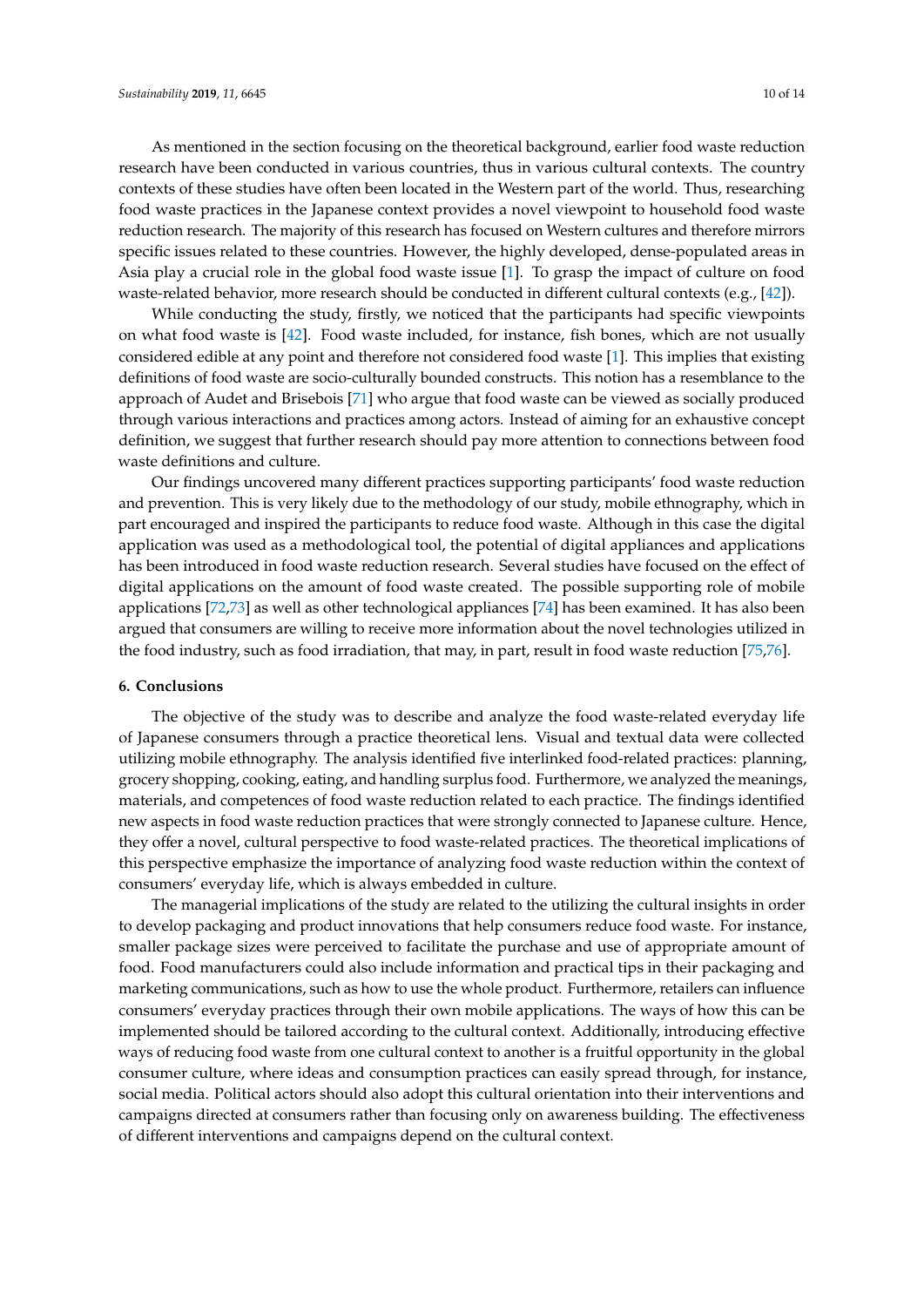**Author Contributions:** Conceptualization, all authors; Methodology, all authors; Data Generation, N.S.; Initial Data Analysis, N.S. and E.N.; Writing – Original Draft Preparation, N.S. and U.S., Writing – Review and Editing, all authors.

**Funding:** This research was funded by Emil Aaltonen foundation, Finland.

**Acknowledgments:** We thank the study participants, and anonymous reviewers for their effort in this research.

**Conflicts of Interest:** The authors declare no conflict of interest.

# **References**

- <span id="page-10-0"></span>1. Lipinski, B.; Hanson, C.; Waite, R.; Searchinger, T.; Lomax, J.; Kitinoja, L. *Reducing Food Loss and Waste*; Working Paper, Installment 2 of Creating a Sustainable Food Future; World Resources Institute: Washington, DC, USA, 2013; Available online: http://www.wri.org/publication/[reducing-food-loss-and-waste](http://www.wri.org/publication/reducing-food-loss-and-waste/)/ (accessed on 1 June 2019).
- <span id="page-10-1"></span>2. Graham-Rowe, E.; Jessop, D.C.; Sparks, P. Identifying motivations and barriers to minimising household food waste. *Resour. Conserv. Recycl.* **2014**, *84*, 15–23. [\[CrossRef\]](http://dx.doi.org/10.1016/j.resconrec.2013.12.005)
- <span id="page-10-2"></span>3. Aschemann-Witzel, J.; De Hooge, I.; Amani, P.; Bech-Larsen, T.; Oostindjer, M. Consumer-related food waste: Causes and potential for action. *Sustainability* **2015**, *7*, 6457–6477. [\[CrossRef\]](http://dx.doi.org/10.3390/su7066457)
- <span id="page-10-3"></span>4. Melikoglu, M.; Lin, C.; Webb, C. Analysing global food waste problem: Pinpointing the facts and estimating the energy content. *Open Eng.* **2013**, *3*, 157–164. [\[CrossRef\]](http://dx.doi.org/10.2478/s13531-012-0058-5)
- <span id="page-10-4"></span>5. Bräutigam, K.R.; Jörissen, J.; Priefer, C. The extent of food waste generation across EU-27: Different calculation methods and the reliability of their results. *Waste Manag. Res.* **2014**, *32*, 683–694. [\[CrossRef\]](http://dx.doi.org/10.1177/0734242X14545374)
- <span id="page-10-5"></span>6. Porpino, G. Household food waste behavior: Avenues for future research. *J. Assoc. Consum. Res.* **2016**, *1*, 41–51. [\[CrossRef\]](http://dx.doi.org/10.1086/684528)
- <span id="page-10-6"></span>7. Parizeau, K.; von Massow, M.; Martin, R. Household-level dynamics of food waste production and related beliefs, attitudes, and behaviours in Guelph, Ontario. *Waste Manag.* **2015**, *35*, 207–217. [\[CrossRef\]](http://dx.doi.org/10.1016/j.wasman.2014.09.019) [\[PubMed\]](http://www.ncbi.nlm.nih.gov/pubmed/25445261)
- <span id="page-10-7"></span>8. Principato, L.; Secondi, L.; Pratesi, C.A. Reducing food waste: An investigation on the behavior of Italian youths. *Br. Food J.* **2015**, *117*, 731–748. [\[CrossRef\]](http://dx.doi.org/10.1108/BFJ-10-2013-0314)
- <span id="page-10-8"></span>9. Evans, D. Beyond the throwaway society: Ordinary domestic practice and a sociological approach to household food waste. *Sociology* **2012**, *46*, 41–56. [\[CrossRef\]](http://dx.doi.org/10.1177/0038038511416150)
- <span id="page-10-19"></span>10. Southerton, D.; Yates, L. Exploring food waste. In *Waste Management and Sustainable Consumption: Reflections on Consumer Waste*; Ekström, K.M., Ed.; Routledge: Abingdon, UK, 2015; pp. 133–149.
- <span id="page-10-9"></span>11. Närvänen, E.; Mesiranta, N.; Hukkanen, A. The quest for an empty fridge. In *The Practice of the Meal: Food, Families and the Market Place*; Cappellini, B., Marshall, D., Parsons, E., Eds.; Routledge: Abingdon, UK, 2016; pp. 208–219.
- <span id="page-10-10"></span>12. Närvänen, E.; Mesiranta, N.; Sutinen, U.-M.; Mattila, M. Creativity, aesthetics and ethics of food waste in social media campaigns. *J. Clean. Prod.* **2018**, *195*, 102–110. [\[CrossRef\]](http://dx.doi.org/10.1016/j.jclepro.2018.05.202)
- <span id="page-10-11"></span>13. Rozin, P. The meaning of food in our lives: A cross-cultural perspective on eating and well-being. *J. Nutr. Educ. Behav.* **2005**, *37*, 107–112. [\[CrossRef\]](http://dx.doi.org/10.1016/S1499-4046(06)60209-1)
- <span id="page-10-12"></span>14. Asp, E.H. Factors affecting food decisions made by individual consumers. *Food Policy* **1999**, *24*, 287–294. [\[CrossRef\]](http://dx.doi.org/10.1016/S0306-9192(99)00024-X)
- <span id="page-10-13"></span>15. Blichfeldt, B.S.; Mikkelsen, M.; Gram, M. When it stops being food: The edibility, ideology, procrastination, objectification and internalization of household food waste. *Food Cult. Soc.* **2015**, *18*, 89–105. [\[CrossRef\]](http://dx.doi.org/10.2752/175174415X14101814953963)
- <span id="page-10-14"></span>16. Grandhi, B.; Appaiah Singh, J. What a waste! A study of food wastage behavior in Singapore. *J. Food Prod. Market.* **2016**, *22*, 471–485. [\[CrossRef\]](http://dx.doi.org/10.1080/10454446.2014.885863)
- <span id="page-10-15"></span>17. Liu, C.; Hotta, Y.; Santo, A.; Hengesbaugh, M.; Watabe, A.; Totoki, Y.; Allen, D.; Bengtsson, M. Food waste in Japan: Trends, current practices and key challenges. *J. Clean. Prod.* **2016**, *133*, 557–564. [\[CrossRef\]](http://dx.doi.org/10.1016/j.jclepro.2016.06.026)
- <span id="page-10-16"></span>18. FAO. Mottainai! What a Waste! Japan Staves Off the Worst of 'Food Waste Culture'. Available online: http://www.fao.org/save-food/[news-and-multimedia](http://www.fao.org/save-food/news-and-multimedia/news/news details/en/c/1036297/)/news/newsdetails/en/c/1036297/ (accessed on 8 June 2019).
- <span id="page-10-17"></span>19. Kim, R. Japanese consumers' use of extrinsic and intrinsic cues to mitigate risky food choices. *Int. J. Consum. Stud.* **2008**, *32*, 49–58. [\[CrossRef\]](http://dx.doi.org/10.1111/j.1470-6431.2007.00636.x)
- <span id="page-10-18"></span>20. Schiele, K.; Venkatesh, A. Regaining control through reclamation: How consumption subcultures preserve meaning and group identity after commodification. *Consump. Mark. Cult.* **2016**, *19*, 427–450. [\[CrossRef\]](http://dx.doi.org/10.1080/10253866.2015.1135797)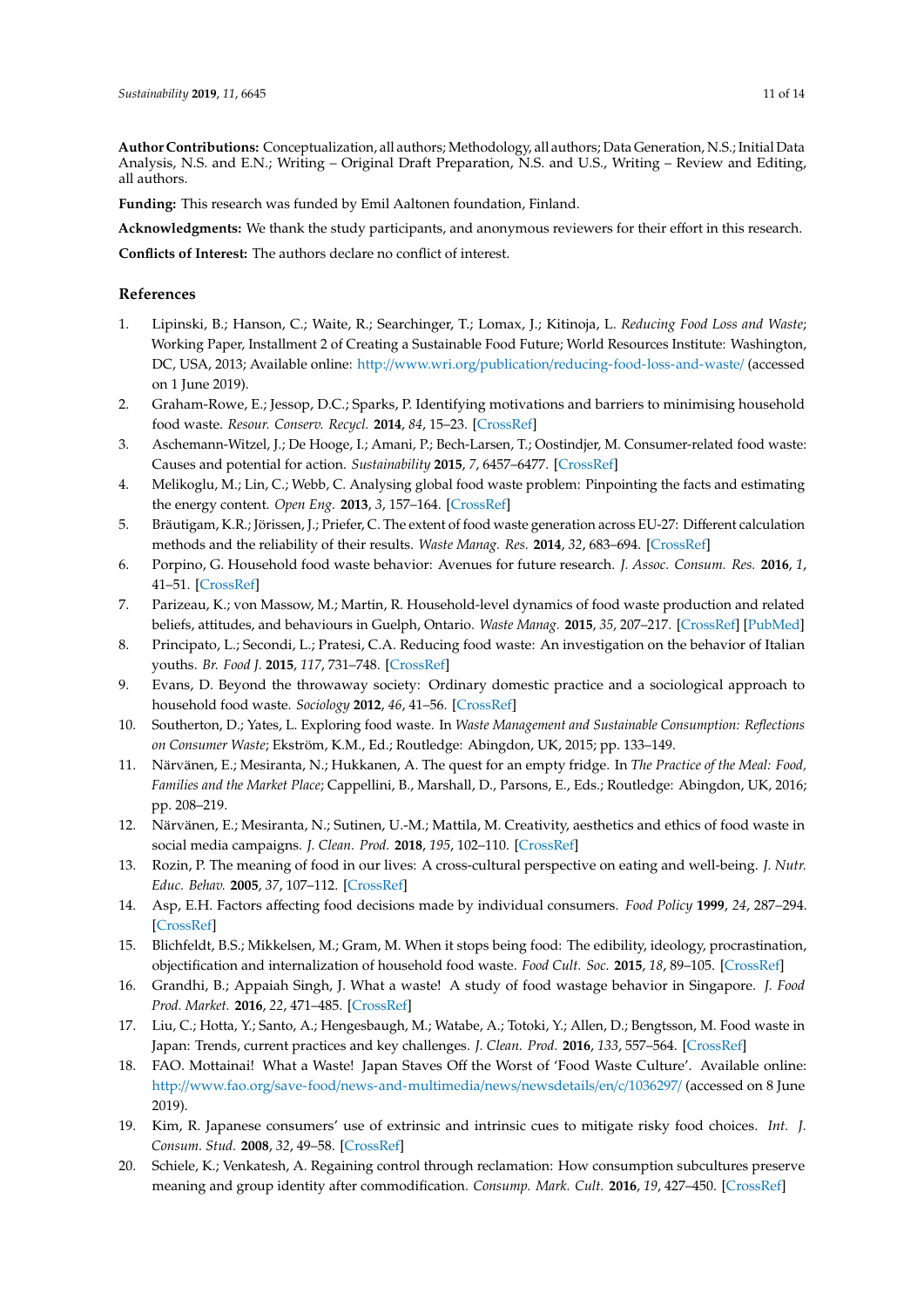- <span id="page-11-0"></span>21. Shove, E.; Pantzar, M.; Watson, M. *The Dynamics of Social Practice: Everyday Life and How It Changes*; Sage: London, UK, 2012.
- <span id="page-11-1"></span>22. Mylan, J. Sustainable consumption in everyday life: A qualitative study of UK consumer experiences of meat reduction. *Sustainability* **2018**, *10*, 2307. [\[CrossRef\]](http://dx.doi.org/10.3390/su10072307)
- <span id="page-11-2"></span>23. Fiore, M.; Pellegrini, G.; Sala, P.L.; Conte, A.; Liu, B. Attitude toward food waste reduction: The case of Italian consumers. *Int. J. Glob. Small Bus.* **2017**, *9*, 185–201. [\[CrossRef\]](http://dx.doi.org/10.1504/IJGSB.2017.088921)
- <span id="page-11-3"></span>24. Abeliotis, K.; Lasaridi, K.; Chroni, C. Attitudes and behaviour of Greek households regarding food waste prevention. *Waste Manag. Res.* **2014**, *32*, 237–240. [\[CrossRef\]](http://dx.doi.org/10.1177/0734242X14521681)
- <span id="page-11-4"></span>25. Schmidt, K. Explaining and promoting household food waste-prevention by an environmental psychological based intervention study. *Resour. Conserv. Recycl.* **2016**, *111*, 53–66. [\[CrossRef\]](http://dx.doi.org/10.1016/j.resconrec.2016.04.006)
- <span id="page-11-5"></span>26. Graham-Rowe, E.; Jessop, D.C.; Sparks, P. Predicting household food waste reduction using an extended theory of planned behaviour. *Resour. Conserv. Recycl.* **2015**, *101*, 194–202. [\[CrossRef\]](http://dx.doi.org/10.1016/j.resconrec.2015.05.020)
- <span id="page-11-6"></span>27. Cappellini, B.; Parsons, E. Practising thrift at dinnertime: Mealtime leftovers, sacrifice and family membership. *Sociol. Rev.* **2012**, *60*, 121–134. [\[CrossRef\]](http://dx.doi.org/10.1111/1467-954X.12041)
- <span id="page-11-9"></span>28. Evans, D. Binning, gifting and recovery: The conduits of disposal in household food consumption. *Environ. Plan. D* **2012**, *30*, 1123–1137. [\[CrossRef\]](http://dx.doi.org/10.1068/d22210)
- <span id="page-11-7"></span>29. Mattila, M.; Mesiranta, N.; Närvänen, E.; Koskinen, O.; Sutinen, U.-M. Dances with potential food waste: Organising temporality in food waste reduction practices. *Time Soc.* **2019**, *28*, 1619–1644. [\[CrossRef\]](http://dx.doi.org/10.1177/0961463X18784123)
- <span id="page-11-8"></span>30. Lazell, J. Consumer food waste behaviour in universities: Sharing as a means of prevention. *J. Consum. Beh.* **2016**, *15*, 430–439. [\[CrossRef\]](http://dx.doi.org/10.1002/cb.1581)
- <span id="page-11-10"></span>31. Secondi, L.; Principato, L.; Laureti, T. Household food waste behaviour in EU-27 countries: A multilevel analysis. *Food Policy* **2015**, *56*, 25–40. [\[CrossRef\]](http://dx.doi.org/10.1016/j.foodpol.2015.07.007)
- <span id="page-11-11"></span>32. Mallinson, L.J.; Russell, J.M.; Barker, M.E. Attitudes and behaviour towards convenience food and food waste in the United Kingdom. *Appetite* **2016**, *103*, 17–28. [\[CrossRef\]](http://dx.doi.org/10.1016/j.appet.2016.03.017)
- <span id="page-11-12"></span>33. Quested, T.E.; Marsh, E.; Stunell, D.; Parry, A.D. Spaghetti soup: The complex world of food waste behaviours. *Resour. Conserv. Recycl.* **2013**, *79*, 43–51. [\[CrossRef\]](http://dx.doi.org/10.1016/j.resconrec.2013.04.011)
- <span id="page-11-13"></span>34. Fanelli, R. Using causal maps to analyse the major root causes of household food waste: Results of a survey among people from Central and Southern Italy. *Sustainability* **2019**, *11*, 1183. [\[CrossRef\]](http://dx.doi.org/10.3390/su11041183)
- <span id="page-11-14"></span>35. Richter, B. Knowledge and perception of food waste among German consumers. *J. Clean. Prod.* **2017**, *166*, 641–648. [\[CrossRef\]](http://dx.doi.org/10.1016/j.jclepro.2017.08.009)
- <span id="page-11-15"></span>36. Ghinea, C.; Ghiuta, O.A. Household food waste generation: Young consumers behaviour, habits and attitudes. *Int. J. Environ. Sci. Technol.* **2019**, *16*, 2185–2200. [\[CrossRef\]](http://dx.doi.org/10.1007/s13762-018-1853-1)
- <span id="page-11-16"></span>37. Stefan, V.; van Herpen, E.; Tudoran, A.A.; Lähteenmäki, L. Avoiding food waste by Romanian consumers: The importance of planning and shopping routines. *Food Qual. Prefer.* **2013**, *28*, 375–381. [\[CrossRef\]](http://dx.doi.org/10.1016/j.foodqual.2012.11.001)
- <span id="page-11-17"></span>38. Aschemann-Witzel, J.; de Hooge, I.E.; Almli, V.L.; Oostindjer, M. Fine-tuning the fight against food waste. *J. Macromark.* **2018**, *38*, 168–184. [\[CrossRef\]](http://dx.doi.org/10.1177/0276146718763251)
- <span id="page-11-18"></span>39. Silvennoinen, K.; Katajajuuri, J.M.; Hartikainen, H.; Heikkilä, L.; Reinikainen, A. Food waste volume and composition in Finnish households. *Br. Food J.* **2014**, *116*, 1058–1068. [\[CrossRef\]](http://dx.doi.org/10.1108/BFJ-12-2012-0311)
- <span id="page-11-19"></span>40. Zhang, H.; Duan, H.; Andric, J.M.; Song, M.; Yang, B. Characterization of household food waste and strategies for its reduction: A Shenzhen City case study. *Waste Manag.* **2018**, *78*, 426–433. [\[CrossRef\]](http://dx.doi.org/10.1016/j.wasman.2018.06.010)
- <span id="page-11-20"></span>41. Mattar, L.; Abiad, M.G.; Chalak, A.; Diab, M.; Hassan, H. Attitudes and behaviors shaping household food waste generation: Lessons from Lebanon. *J. Clean. Prod.* **2018**, *198*, 1219–1223. [\[CrossRef\]](http://dx.doi.org/10.1016/j.jclepro.2018.07.085)
- <span id="page-11-21"></span>42. Abiad, M.G.; Meho, L.I. Food loss and food waste research in the Arab world: A systematic review. *Food Secur.* **2018**, *10*, 311–322. [\[CrossRef\]](http://dx.doi.org/10.1007/s12571-018-0782-7)
- <span id="page-11-22"></span>43. Neff, R.A.; Spiker, M.; Rice, C.; Schklair, A.; Greenberg, S.; Leib, E.B. Misunderstood food date labels and reported food discards: A survey of US consumer attitudes and behaviors. *Waste Manag.* **2019**, *86*, 123–132. [\[CrossRef\]](http://dx.doi.org/10.1016/j.wasman.2019.01.023)
- <span id="page-11-23"></span>44. Qi, D.; Roe, B.E. Household food waste: Multivariate regression and principal components analyses of awareness and attitudes among U.S. consumers. *PLoS ONE* **2016**, *11*, 1–19. [\[CrossRef\]](http://dx.doi.org/10.1371/journal.pone.0159250)
- <span id="page-11-24"></span>45. Porpino, G.; Parente, J.; Wansink, B. Food waste paradox: Antecedents of food disposal in low income households. *Int. J. Consum. Stud.* **2015**, *39*, 619–629. [\[CrossRef\]](http://dx.doi.org/10.1111/ijcs.12207)
- <span id="page-11-26"></span><span id="page-11-25"></span>46. Hofstede, G. Culture and organizations. *Int. Stud. Manag. Organ.* **1980**, *10*, 15–41. [\[CrossRef\]](http://dx.doi.org/10.1080/00208825.1980.11656300)
- 47. Swidler, A. Culture in action: Symbols and strategies. *Am. Sociol. Rev.* **1986**, *51*, 273–286. [\[CrossRef\]](http://dx.doi.org/10.2307/2095521)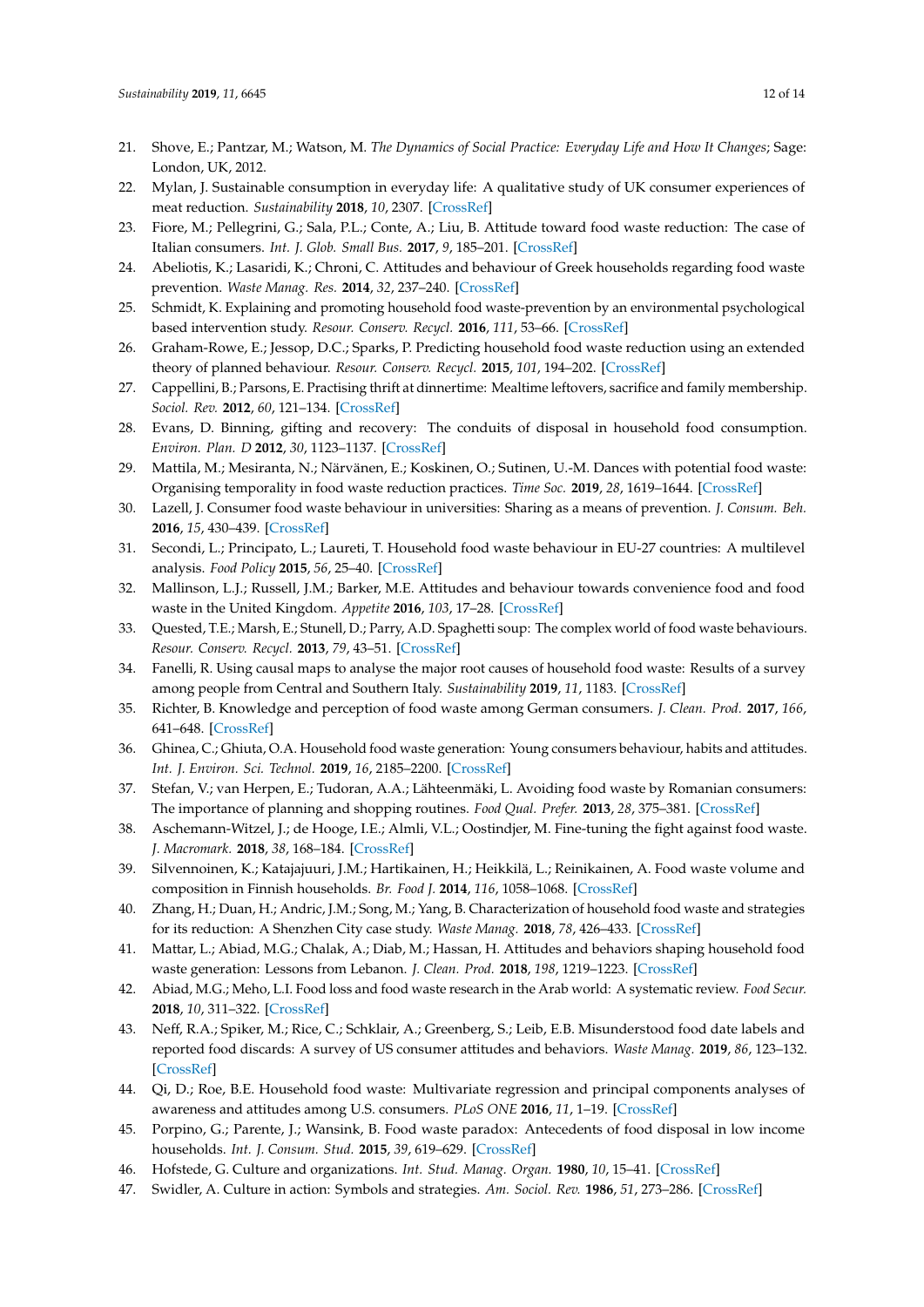- <span id="page-12-0"></span>48. McCracken, G. Culture and consumption: A theoretical account of the structure and movement of the cultural meaning of consumer goods. *J. Consum. Res.* **1986**, *13*, 71–84. [\[CrossRef\]](http://dx.doi.org/10.1086/209048)
- <span id="page-12-1"></span>49. Moisander, J.; Valtonen, A. *Qualitative Marketing Research: A Cultural Approach*; Sage: London, UK, 2006.
- <span id="page-12-2"></span>50. Warde, A. After taste: Culture, consumption and theories of practice. *J. Consum. Cult.* **2014**, *14*, 279–303. [\[CrossRef\]](http://dx.doi.org/10.1177/1469540514547828)
- <span id="page-12-3"></span>51. Reckwitz, A. Toward a theory of social practices: A development in culturalist theorizing. *Eur. J. Soc. Behav.* **2002**, *32*, 195–217. [\[CrossRef\]](http://dx.doi.org/10.1177/13684310222225432)
- <span id="page-12-9"></span>52. Warde, A. Consumption and theories of practice. *J. Consum. Cult.* **2005**, *5*, 131–153. [\[CrossRef\]](http://dx.doi.org/10.1177/1469540505053090)
- <span id="page-12-4"></span>53. Røpke, I. Theories of practice—New inspiration for ecological economic studies on consumption. *Ecol. Econ.* **2009**, *68*, 2490–2497. [\[CrossRef\]](http://dx.doi.org/10.1016/j.ecolecon.2009.05.015)
- <span id="page-12-5"></span>54. Paddock, J. Household consumption and environmental change: Rethinking the policy problem through narratives of food practice. *J. Consum. Cult.* **2017**, *17*, 122–139. [\[CrossRef\]](http://dx.doi.org/10.1177/1469540515586869)
- <span id="page-12-6"></span>55. Welch, D.; Warde, A. Theories of practice and sustainable consumption. In *Handbook of Research on Sustainable Consumption*; Reisch, L., Thøgersen, J., Eds.; Edward Elgar Publishing: Cheltenham, UK, 2015; pp. 84–100.
- <span id="page-12-7"></span>56. Mylan, J.; Holmes, H.; Paddock, J. Re-introducing consumption to the 'circular economy': A sociotechnical analysis of domestic food provisioning. *Sustainability* **2016**, *8*, 794. [\[CrossRef\]](http://dx.doi.org/10.3390/su8080794)
- <span id="page-12-8"></span>57. Halkier, B. A practice theoretical perspective on everyday dealings with environmental challenges of food consumption. *Anthropol. Food* **2009**, *5*. [\[CrossRef\]](http://dx.doi.org/10.4000/aof.6405)
- <span id="page-12-10"></span>58. Williams, H.; Wikström, F.; Otterbring, T.; Löfgren, M.; Gustafsson, A. Reasons for household food waste with special attention to packaging. *J. Clean. Prod.* **2012**, *24*, 141–148. [\[CrossRef\]](http://dx.doi.org/10.1016/j.jclepro.2011.11.044)
- <span id="page-12-11"></span>59. Tadajewski, M. Remembering motivation research: Toward an alternative genealogy of interpretive consumer research. *Mark. Theory* **2006**, *6*, 429–466. [\[CrossRef\]](http://dx.doi.org/10.1177/1470593106069931)
- <span id="page-12-12"></span>60. Bolger, N.; Davis, A.; Rafaeli, E. Diary methods: Capturing life as it is lived. *Annu. Rev. Psychol.* **2003**, *54*, 579–616. [\[CrossRef\]](http://dx.doi.org/10.1146/annurev.psych.54.101601.145030) [\[PubMed\]](http://www.ncbi.nlm.nih.gov/pubmed/12499517)
- <span id="page-12-13"></span>61. Patterson, A. Processes, relationships, settings, products and consumers: The case for qualitative diary research. *Qual. Mark. Res. Int. J.* **2005**, *8*, 142–156. [\[CrossRef\]](http://dx.doi.org/10.1108/13522750510592427)
- <span id="page-12-14"></span>62. Marcus, G.E. Ethnography in/of the world system: The emergence of multi-sited ethnography. *Annu. Rev. Anthropol.* **1995**, *24*, 95–117. [\[CrossRef\]](http://dx.doi.org/10.1146/annurev.an.24.100195.000523)
- <span id="page-12-15"></span>63. Murthy, D. Digital ethnography: An examination of the use of new technologies for social research. *Sociology* **2008**, *42*, 837–855. [\[CrossRef\]](http://dx.doi.org/10.1177/0038038508094565)
- <span id="page-12-16"></span>64. Kozinets, R.V. *Netnography: The Essential Guide to Qualitative Social Media Research*, 3rd ed.; Sage: London, UK, 2020.
- <span id="page-12-17"></span>65. Spinney, J. A chance to catch breath: Using a mobile video ethnography in cycling research. *Mobilities* **2011**, *6*, 161–182. [\[CrossRef\]](http://dx.doi.org/10.1080/17450101.2011.552771)
- <span id="page-12-18"></span>66. EthOS. Available online: https://[ethosapp.com](https://ethosapp.com) (accessed on 30 August 2019).
- <span id="page-12-19"></span>67. Spiggle, S. Analysis and interpretation of qualitative data in consumer research. *J. Consum. Res.* **1994**, *21*, 491–503. [\[CrossRef\]](http://dx.doi.org/10.1086/209413)
- <span id="page-12-20"></span>68. Kojima, R.; Ishikawa, M. Consumer willingness-to-pay for packaging and contents in Asian countries. *Waste Manag.* **2017**, *68*, 724–731. [\[CrossRef\]](http://dx.doi.org/10.1016/j.wasman.2017.06.042)
- <span id="page-12-21"></span>69. Parry, A.; Bleazard, P.; Okawa, K. Preventing FoodWaste: Case Studies of Japan and the United Kingdom. OECD Food, Agriculture and Fisheries Papers. 2015. Available online: https://[www.oecd-ilibrary.org](https://www.oecd-ilibrary.org/agriculture-and-food/preventing-food-waste_5js4w29cf0f7-en)/ agriculture-and-food/[preventing-food-waste\\_5js4w29cf0f7-en](https://www.oecd-ilibrary.org/agriculture-and-food/preventing-food-waste_5js4w29cf0f7-en) (accessed on 7 August 2019).
- <span id="page-12-22"></span>70. Synodinos, N.E. Understanding Japanese consumers: Some important underlying factors. *Jpn. Psychol. Res.* **2001**, *43*, 235–248. [\[CrossRef\]](http://dx.doi.org/10.1111/1468-5884.00181)
- <span id="page-12-23"></span>71. Audet, R.; Brisebois, É. The Social Production of Food Waste at the Retail-Consumption Interface. *Sustainability* **2019**, *11*, 3834. [\[CrossRef\]](http://dx.doi.org/10.3390/su11143834)
- <span id="page-12-24"></span>72. Farr-Wharton, G.; Choi, J.H.J.; Foth, M. Food talks back: Exploring the role of mobile applications in reducing domestic food wastage. In Proceedings of the 26th Australian Computer-Human Interaction Conference on Designing Futures: The Future of Design, Association for Computing Machinery (ACM), Sydney, Australia, 5–7 December 2014; pp. 352–361.
- <span id="page-12-25"></span>73. Mattila, M.; Mesiranta, N.; Heikkinen, A. Platform-based sustainable business models: Reducing food waste in food services. *Int. J. Entrep. Innov. Manag.* **2019**, in press.